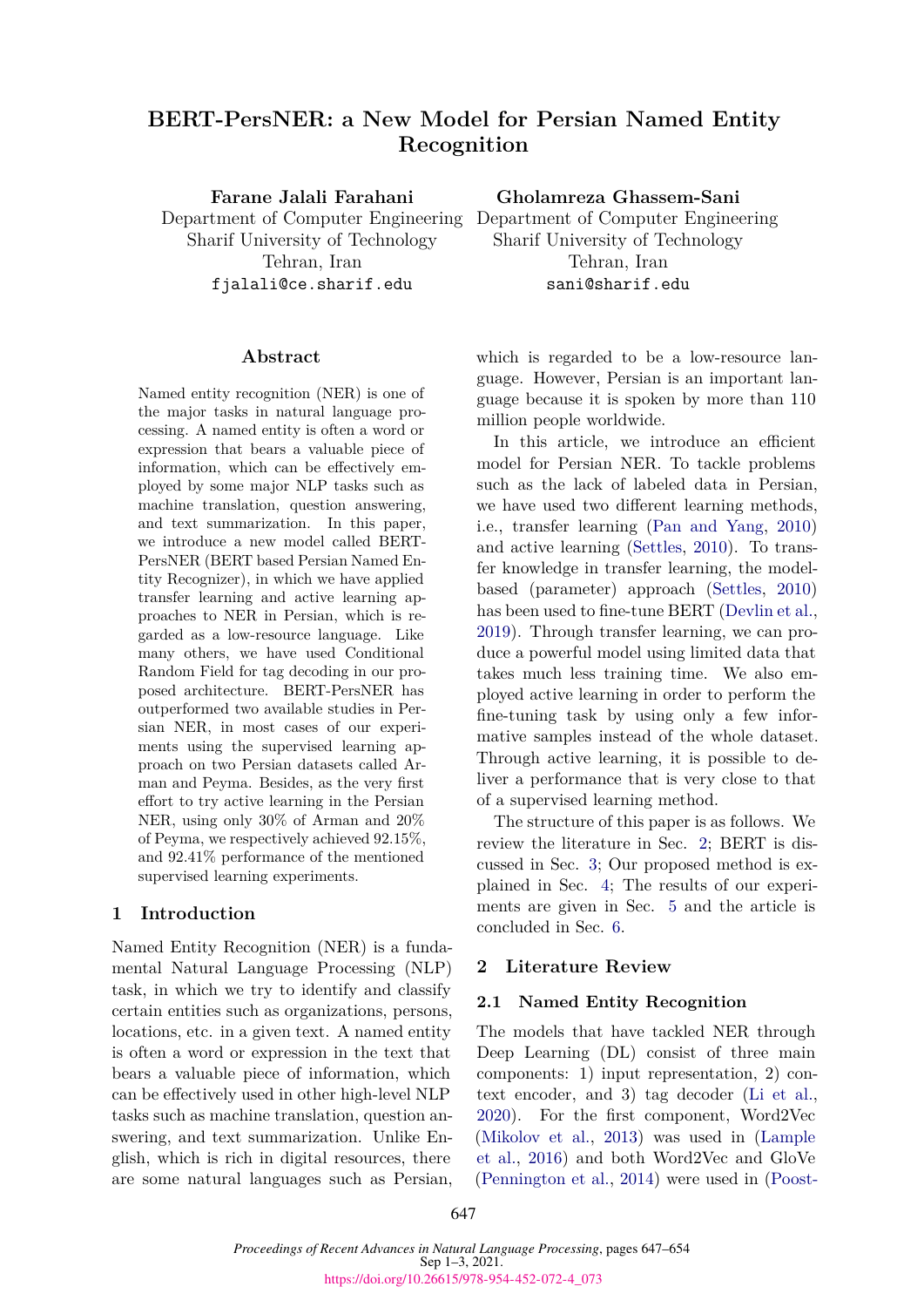[chi et al.,](#page-7-1) [2018](#page-7-1)). As the second component, in most studies, a bidirectional long short-term memory (BiLSTM) has been used to capture long-distance dependencies ([Li et al.](#page-6-3), [2020;](#page-6-3) [Shahshahani et al.,](#page-7-2) [2019](#page-7-2); [Lample et al.,](#page-6-5) [2016;](#page-6-5) [Bokaei and Mahmoudi,](#page-6-7) [2018](#page-6-7); [Poostchi et al.,](#page-7-1) [2018\)](#page-7-1). In other studies, an architecture named Transformer ([Vaswani et al.,](#page-7-3) [2017](#page-7-3)) was used. In the architecture of Transformer, there is no recurrent structure and it operates based on attention mechanisms, which lead to an increase in parallelization ([Vaswani et al.](#page-7-3), [2017](#page-7-3)). The Pre-trained BERT model is based on the Transformer architecture and supports more than 100 live languages, including Persian. It has also been applied to NER ([Devlin et al.,](#page-6-1) [2019;](#page-6-1) [Taher et al.](#page-7-4), [2019](#page-7-4)). As the last component, Conditional Random Field (CRF) ([Laf](#page-6-8)[ferty et al.](#page-6-8), [2001\)](#page-6-8) has been mostly used as the referred tag decoder. The main reason for choosing CRF is that, instead of merely looking for the best label (tag) for each word, it jointly uses neighboring tags to determine a sequence of output labels [\(Li et al.](#page-6-3), [2020](#page-6-3); [Lam](#page-6-5)[ple et al.,](#page-6-5) [2016;](#page-6-5) [Bokaei and Mahmoudi,](#page-6-7) [2018;](#page-6-7) [Poostchi et al.](#page-7-1), [2018;](#page-7-1) [Taher et al.](#page-7-4), [2019\)](#page-7-4).

<span id="page-1-1"></span>

| Dataset | Entity       | $\#\text{Tokens}$ | %        |  |
|---------|--------------|-------------------|----------|--|
|         | type         |                   |          |  |
|         | Person       | 5215              | 2.08     |  |
|         | Organization | 10036             | 4.01     |  |
| Arman   | Location     | 4308              | 1.72     |  |
|         | Facility     | 1485              | 0.59     |  |
|         | Product      | 1463              | 0.58     |  |
|         | Event        | 2518              | 1        |  |
|         | Other        | 224990            | 89.99    |  |
|         | Person       | 7675              | 2.53     |  |
|         | Organization | 16964             | 5.6      |  |
|         | Location     | 8782              | 2.90     |  |
|         | Time         | 732               | 0.24     |  |
| Peyma   | Date         | 4259              | 1.4      |  |
|         | Money        | $2037\,$          | $0.67\,$ |  |
|         | Percent      | 699               | 0.23     |  |
|         | Other        | 261382            | 86.39    |  |

Table 1: Details of Arman and Peyma datasets ([Poostchi et al.](#page-7-1), [2018](#page-7-1); [Shahshahani et al.,](#page-7-2) [2019\)](#page-7-2).

## **2.2 Dataset**

One of the datasets that have been used in Persian NER is called Arman, which was first

published in 2016. It consists of about 250k tokens and six classes: location, organization, person, facility, product, and event [\(Poostchi](#page-7-1) [et al.](#page-7-1), [2018](#page-7-1)) [1](#page-1-0) . In 2018, another dataset called Peyma was published in [\(Shahshahani et al.](#page-7-2), [2019](#page-7-2)), which includes 300k tokens and seven classes: location, organization, person, time, data, money, and percent, Table  $1<sup>2</sup>$  $1<sup>2</sup>$  $1<sup>2</sup>$  $1<sup>2</sup>$ .

## **2.3 Active Learning**

The active learning strategies are divided into three groups: pool-based sampling, streambased sampling, and membership query synthesis ([Settles](#page-7-0), [2010\)](#page-7-0). In the first two, the instances are taken from a pool of data and a stream of data, respectively. However, in the last one, instances are generated. The main advantage of the pool-based sampling is that it provides the possibility of running a comparison among all instances and selecting the most informative samples for training the model. The pool-based sampling method has been applied to English NER in several studies [\(Shen et al.](#page-7-5), [2017;](#page-7-5) [Chen et al.](#page-6-9), [2015\)](#page-6-9).

In ([Shen et al.,](#page-7-5) [2017\)](#page-7-5), OntoNotes-5.0 English and Chinese were used for active learning experiments. The authors employed different selection strategies, where in each case, an LSTM based model was firstly trained with 1% of the original training dataset. Then, in each round, the most informative instances were selected from the remaining 99% for training; and each round was ended when 20,000 words had been added to the training dataset. The training process was repeated at the end of each round based on the accumulated dataset and the parameters of the model were updated through this repetition of training. They showed that by this active learning process, one could achieve 99% performance of supervised learning, using only 30.1% of the Chinese dataset. It was also shown that the same performance could be achieved using only 24.9% of the English dataset.

In [\(Chen et al.,](#page-6-9) [2015](#page-6-9)), the NER task was handled for medical texts. The authors used

<span id="page-1-0"></span><sup>&</sup>lt;sup>1</sup>Arman is available at: [https://github.](https://github.com/HaniehP/PersianNER/blob/master/ArmanPersoNERCorpus.zip) [com/HaniehP/PersianNER/blob/master/](https://github.com/HaniehP/PersianNER/blob/master/ArmanPersoNERCorpus.zip) [ArmanPersoNERCorpus.zip](https://github.com/HaniehP/PersianNER/blob/master/ArmanPersoNERCorpus.zip)

<span id="page-1-2"></span><sup>2</sup>Peyma is available via a folder named 300K at: [http://en.itrc.ac.ir/sites/default/files/](http://en.itrc.ac.ir/sites/default/files/pictures/NER.rar) [pictures/NER.rar](http://en.itrc.ac.ir/sites/default/files/pictures/NER.rar)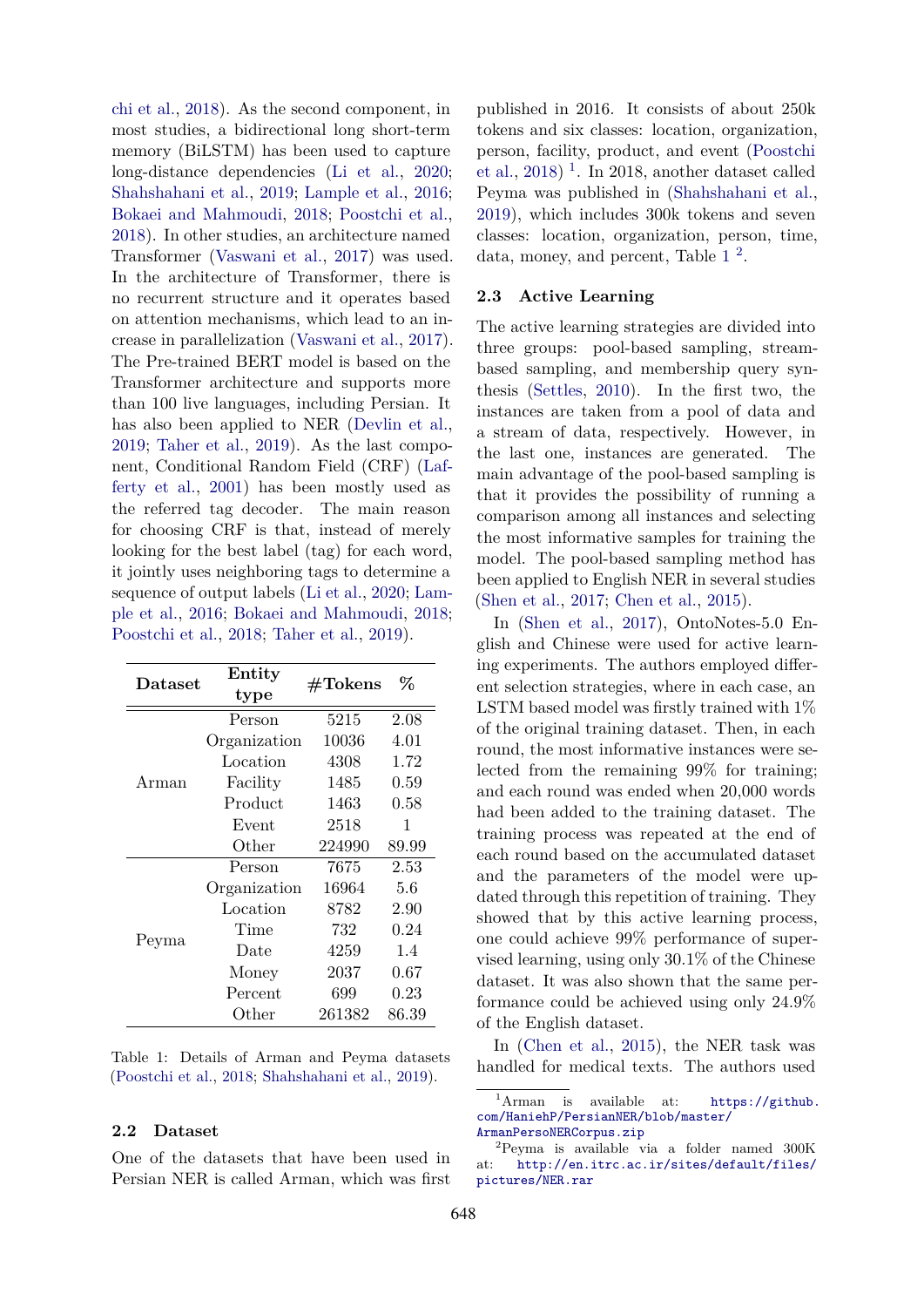the 2010 i2b2/VA annotated dataset. They randomly split the dataset into two parts: (1) a pool including 80% of the data for being used during the active learning process and (2) a test set including the remaining 20% for assessing the NER model. The authors simulated practical pool-based active learning by getting labels from the mentioned pool instead of interacting with an actual user. It was emphasized that the labels had not been accessed unless the active learning algorithm selected an instance for being added to the training data. They gained F1 score of 80% on the 2010 i2b2/VA dataset, using only 58% of the original training data. To the best of our knowledge, active learning has not been previously applied to Persian NER and our work is the first examination of this learning method in Persian NER.

## <span id="page-2-0"></span>**3 BERT**

As it was mentioned before, the architecture of BERT is based on Transformer. BERT is a pre-trained model, trained on about 3.3 billion unlabeled data. Its input embedding consists of three parts: 1) token embedding, 2) segment embedding, and 3) position embedding ([Devlin et al.](#page-6-1), [2019](#page-6-1)). For token embedding, WordPiece has been employed. Segment embedding is used to distinguish a pair of input sentences. The goal of position embedding is to determine sentence word order as the words of each sentence are fed to BERT simultaneously and without any specific order [\(Devlin](#page-6-1) [et al.](#page-6-1), [2019\)](#page-6-1).

BERT is applicable in both freezing and fine-tuning methods ([Pan and Yang,](#page-6-0) [2010](#page-6-0)). In freezing, no change is applied to the pretrained model. Freezing leads to the extraction of constant features from the model so that they can be used as contextualized word embeddings. In contrast, in the fine-tuning method, the parameters of certain layers are fine-tuned based on a down-stream task and labeled data. It was shown that fine-tuning outperforms freezing [\(Peters et al.,](#page-7-6) [2019](#page-7-6)). Therefore, we have used fine-tuning in our proposed method. Besides, like several previous studies, we have used CRF for the tag decoding. The detailed account of our proposed method, which we are going to refer to as

<span id="page-2-2"></span>

Figure 1: The figure of our proposed model with an example. The input sequence is a Persian sentence meaning *Iran is a beautiful country*. Token *Iran* is the first token in the input sentence and is predicted as *B-LOC*.

BERT-PersNER, is given next.

## <span id="page-2-1"></span>**4 Proposed Method**

## **4.1 BERT-PersNER**

BERT has been used as the first two sections of our NER architecture (i.e., the input representation and the context encoder sections). BERT generates an intermediate representation for each token. These intermediate representations will be later used to predict the output label sequences. As the tag decoder section of the mentioned NER architecture, we have used CRF for predicting output labels. We have used a number of fully connected neural networks to ensure that the BERT output vector dimension will match with the number of possible tags for each token. The architecture of BERT-PersNER is shown in Figure [1](#page-2-2).

Assuming that  $x = \{x_1, x_2, \cdots, x_N\}$  shows the observed input tokens of length N, and  $y =$  $\{y_1, y_2, \dots, y_N\}$  represents the corresponding output labels in a linear-chain CRF,  $P(y|x)$  is calculated as follows:

<span id="page-2-3"></span>
$$
P(y|x) = \frac{e^{Score(x,y)}}{\sum_{y' \in Y(x)} e^{Score(x,y')}}\tag{1}
$$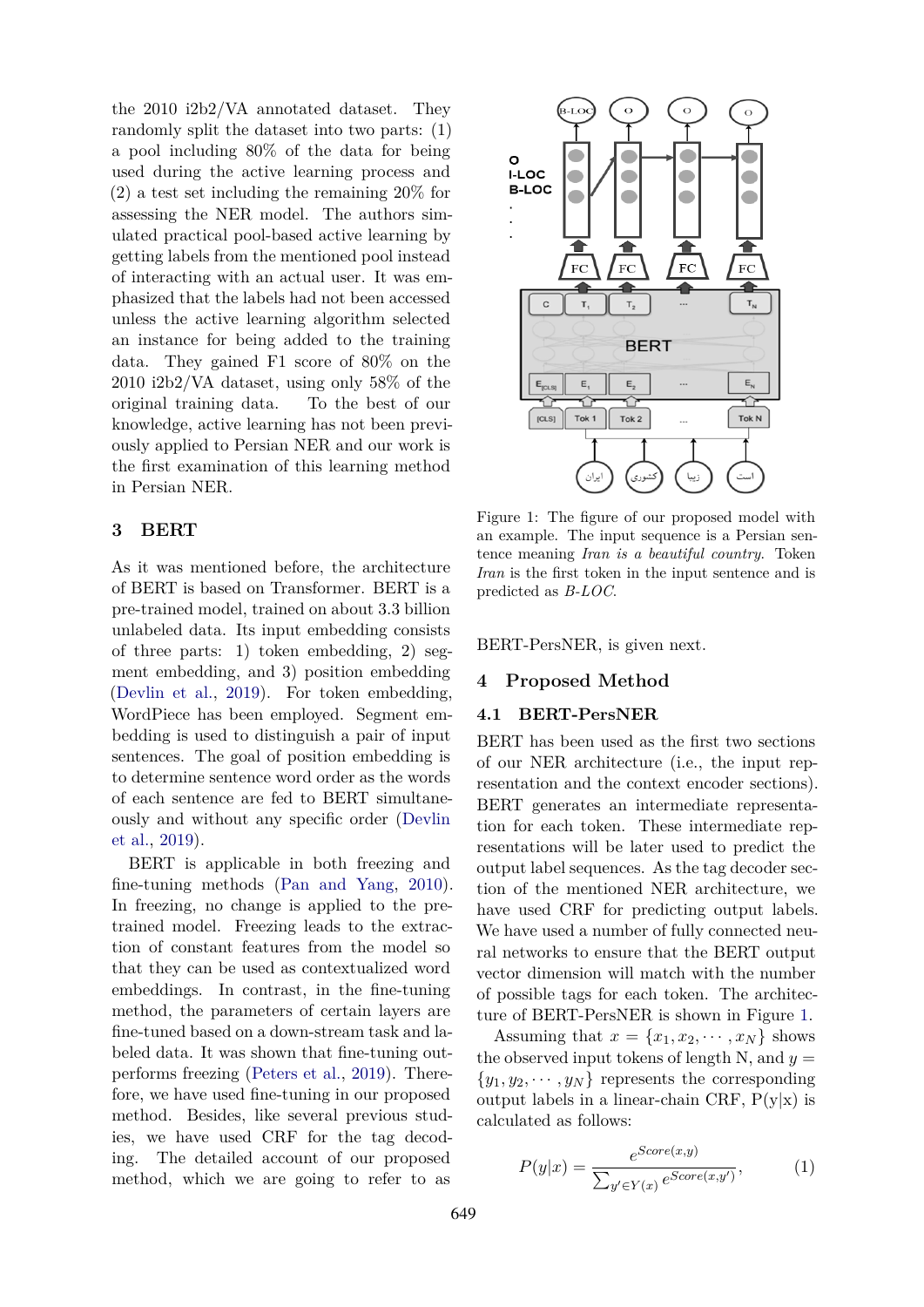where

<span id="page-3-0"></span>
$$
Score(x,y) = \sum_{i=0}^{N} T_{y_i, y_{i+1}} + \sum_{i=1}^{N} P_{i, y_i}
$$
 (2)

In equation [2](#page-3-0), the transition matrix *T ∈*  $R^{K+2\times K+2}$ , in which K is the count of distinguished labels and  $+2$  is added for the beginning and ending labels, represents a transformation from one label to another. The transition matrix is initialized randomly and is updated during training. The fully connected neural network output is in the *P* matrix, where  $P_{i,y_i}$  represents the score of label  $y_i$ for  $i^{th}$  input token.  $Y(x)$  is the set of all possible labeled sequences for x. The loss function equals the negative log-likelihood and the best sequence label obtained through the following equation and the Viterbi algorithm:

$$
y^* = \underset{y' \in Y(x)}{\operatorname{argmax}} \log P(y'|x) \tag{3}
$$

## **4.2 Active Learning in BERT-PersNER**

In this work, similar to some earlier researches ([Shen et al.,](#page-7-5) [2017](#page-7-5); [Chen et al.](#page-6-9), [2015\)](#page-6-9), we have simulated the pool-based sampling method of active learning and, instead of interacting with an actual user for obtaining labels, an annotated dataset has been used. Akin to some earlier works, we randomly divided the original training dataset into two parts: an initial batch named L, which contained 1% of the data, and a pool named U, which included the remaining 99%. Note that the label of no instance in U was accessed unless that our selection strategy chose that instance for being added to L.

The active learning framework in BERT-PersNER consists of the following four steps:

- 1. Building the initial model: to begin with, the initial BERT-PersNER model is obtained through performing the training process using the L batch.
- 2. Sorting the instances: at this stage, based on a selection strategy, the informativeness of the instances in U is measured (i.e., done without accessing the labels). Then, 10% of the top-ranked instances, together with their labels, are removed from U and added to L.
- 3. Training: the BERT-PersNER model is then trained again on the new L and the parameters of the model are updated.
- 4. Iterating: stages 2 and 3 are repeated until that the instances of U are exhausted.

The selection strategy can be regarded as the most important part of active learning, because the informativeness of each instance is determined by this strategy. In this study, uncertainty sampling [\(Lewis and Gale,](#page-6-10) [1994](#page-6-10)) has been used as our selection strategy. This selection strategy is based on the idea that if the label of those instances on which the model is less certain is known to the system, it will be more beneficial. The following three uncertainty sampling strategies have been implemented in this study:

• Normalized Least Confidence (NLC) [\(Lewis and Gale](#page-6-10), [1994\)](#page-6-10): in this strategy, the certainty of the best label sequence for each input sample is used as a criterion to find the least confident instances. To eliminate the length effect of input sentences, for each instance, a Normalized form of least confidence is calculated through the following equation:

$$
\phi^{NLC}(x) = 1 - \frac{1}{N} P(y^* | x; \theta), \quad (4)
$$

in which x is the input sequence,  $y^*$  represents the best label sequence for x, N is the length of x,  $\theta$  shows the model parameters, and P is the instance confidence (i.e., based on equation [1](#page-2-3)).

• Margin (M) [\(Scheffer et al.,](#page-7-7) [2001\)](#page-7-7): in this strategy, using the following equation, the marginal difference between the first two best label sequences is used as the criterion for finding the least confident instances:

$$
\phi^M(x) = -(P(y_1^*|x;\theta) - P(y_2^*|x;\theta)), (5)
$$

in which the negative sign is added to select the instances with the lowest margin.

• Sequence Entropy (SE) ([Settles and](#page-7-8) [Craven,](#page-7-8) [2008](#page-7-8)): here, the entropy of all labels sequences is used as the criterion to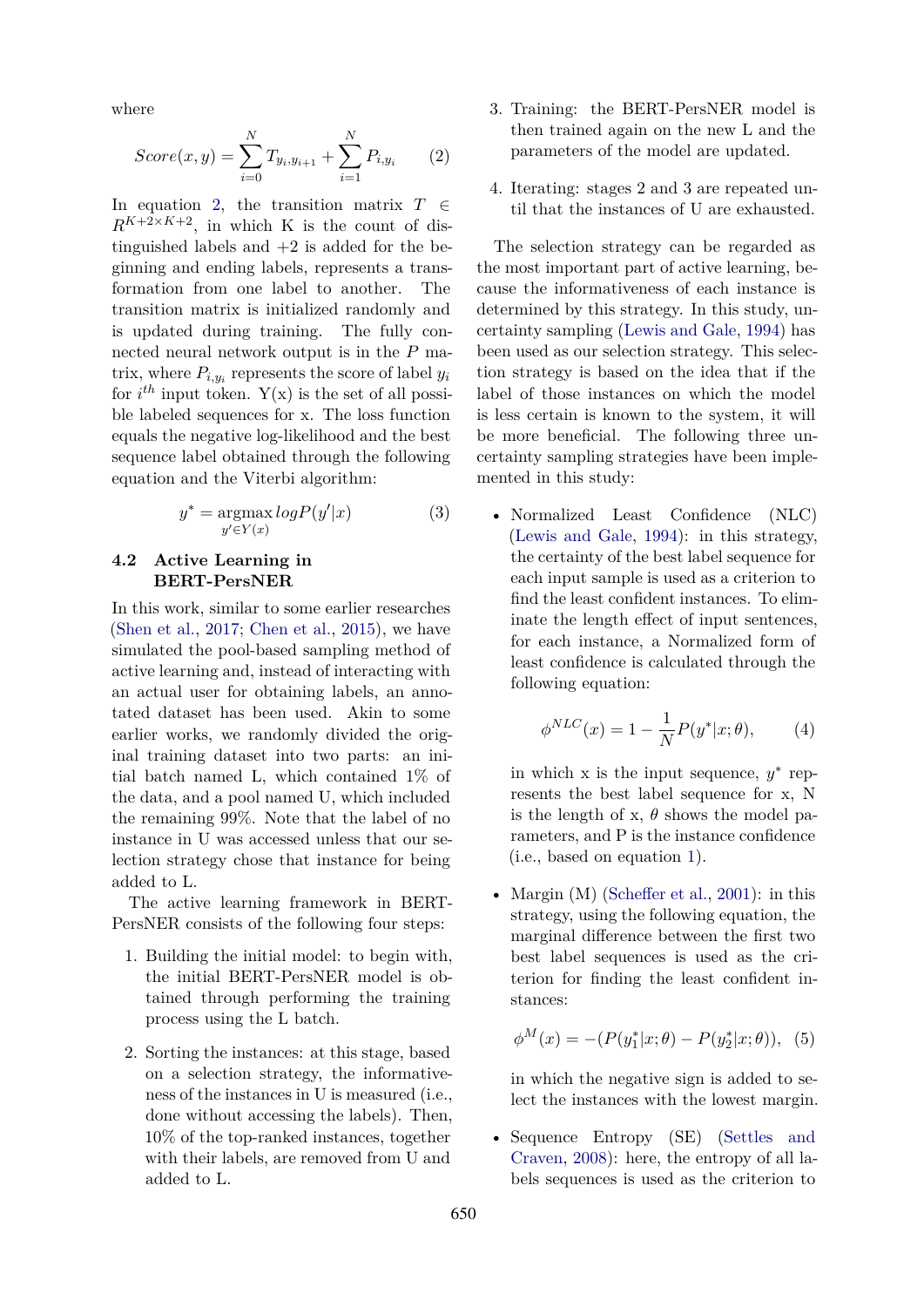find the least confident instances through the following equation:

$$
\phi^{SE}(x) = -\sum_{y'} P(y'|x;\theta) \log P(y'|x;\theta) \tag{6}
$$

Since the number of possible label sequences grows exponentially as our input sentence length increases, we have only considered the N-best (with  $N = 16$ ) label sequences for each instance.

#### <span id="page-4-0"></span>**5 Experiments**

<span id="page-4-1"></span>

|       |                  |           | Word- | Phrase- |  |
|-------|------------------|-----------|-------|---------|--|
|       | Dataset Entities |           | level | level   |  |
|       |                  | <b>B-</b> | T-    |         |  |
|       | Person           | 92.26     | 93.59 | 90.52   |  |
| Arman | Organization     | 81.61     | 87.97 | 79.43   |  |
|       | Location         | 82.08     | 78.67 | 81.83   |  |
|       | Facility         | 75.62     | 80.78 | 69.82   |  |
|       | Product          | 70.95     | 75.30 | 65.89   |  |
|       | Event            | 70.95     | 78.83 | 60.44   |  |
|       | All classes      | 84.23     |       | 80.80   |  |
|       | Location         | 86.78     | 76.02 | 84.89   |  |
| Peyma | Person           | 86.88     | 91.19 | 84.10   |  |
|       | Organization     | 83.09     | 87.23 | 78.29   |  |
|       | Time             | 75.90     | 82.72 | 70.96   |  |
|       | Date             | 84.23     | 86.91 | 81.38   |  |
|       | Money            | 92.52     | 92.01 | 81.72   |  |
|       | Percent          | 91.64     | 94.48 | 89.32   |  |
|       | All classes      | 86.14     |       | 82.05   |  |

Table 2: F1 scores (in percentage) of running our model on Arman and Peyma.

<span id="page-4-2"></span>

| Work          |             | Arman                   | Peyma |                            |  |
|---------------|-------------|-------------------------|-------|----------------------------|--|
|               |             |                         |       | Word- Phrase-Word- Phrase- |  |
|               |             | level level level       |       | level                      |  |
| $Deep-CRF$    |             |                         |       |                            |  |
| (Bokaei and   |             |                         |       |                            |  |
| Mahmoudi,     |             | 81.50 76.79 $N/A$ $N/A$ |       |                            |  |
| 2018)         |             |                         |       |                            |  |
| (Shahshahani  | $N/A$ $N/A$ |                         | -87   | 80                         |  |
| et al., 2019) |             |                         |       |                            |  |
| BERT-         |             | 84.23 80.80             | 86.14 | 82.05                      |  |
| PersNER       |             |                         |       |                            |  |

Table 3: A comparison between F1 scores (in percentage) of BERT-PersNER and our baselines.

In this section, the results of applying supervised learning and active learning methods to two Persian NER datasets, Arman and Peyma, are presented. These datasets have been tagged based on the IOB format. In all our experiments, BERT-base-multilingualcased has been employed with a learning rate of 5*e <sup>−</sup>*<sup>5</sup> and a maximum sequence length of 180. Besides, the learning rate for CRF has been set to 8*e −*5 , and the batch size has been set to 8. To run the experiments on Arman, the same dividing configuration as the one published on GitHub has been used. That is, Arman is divided into 3 equal portions. We have also divided Peyma into 3 equal parts. For each dataset, the 3-fold cross-validation has been implemented and the results have been averaged. In the case of supervised learning, the evaluation has been performed on both word- and phrase-level. The result of BERT-PersNER in supervised learning experiments is shown in Table [2.](#page-4-1)

Word-level evaluation of BERT-PersNER on Arman shows that the best performance of this model is achieved on *I-person*, and its weakest performance is where it deals with *Bevent* and *B-product*. On the other hand, in the phase-level evaluation, the model performs best on *Person* and worst on *Event*. This is mainly due to the differences between tag counts in Arman; as it is depicted in Table [1,](#page-1-1) the frequency of *Person* tags is twice as many as *Event* tags, and four times as that of *Product*. Note that although *Location* is the most frequent tag in Arman, its resemblance to *Organization* causes that the BERT-PersNER performance on *Location* to become weaker than its performance on *Person*.

Word-level evaluation of BERT-PersNER on Peyma shows that its best performance is on *I-percent* and its worst performance is on *B-time*. On the other hand, phrase-level evaluation of the model indicates that it works best on *Percent* and its weakest performance is on *Time*. This is due to the fact that, although the tag count of *Percent* in Peyma is not high, the low level of variety between different *Percent* tags allows the model to learn this class effectively. On the other hand, due to a low tag count of *Time* and resemblance to *Date* make BERT-PersNER acts worst on *Time*.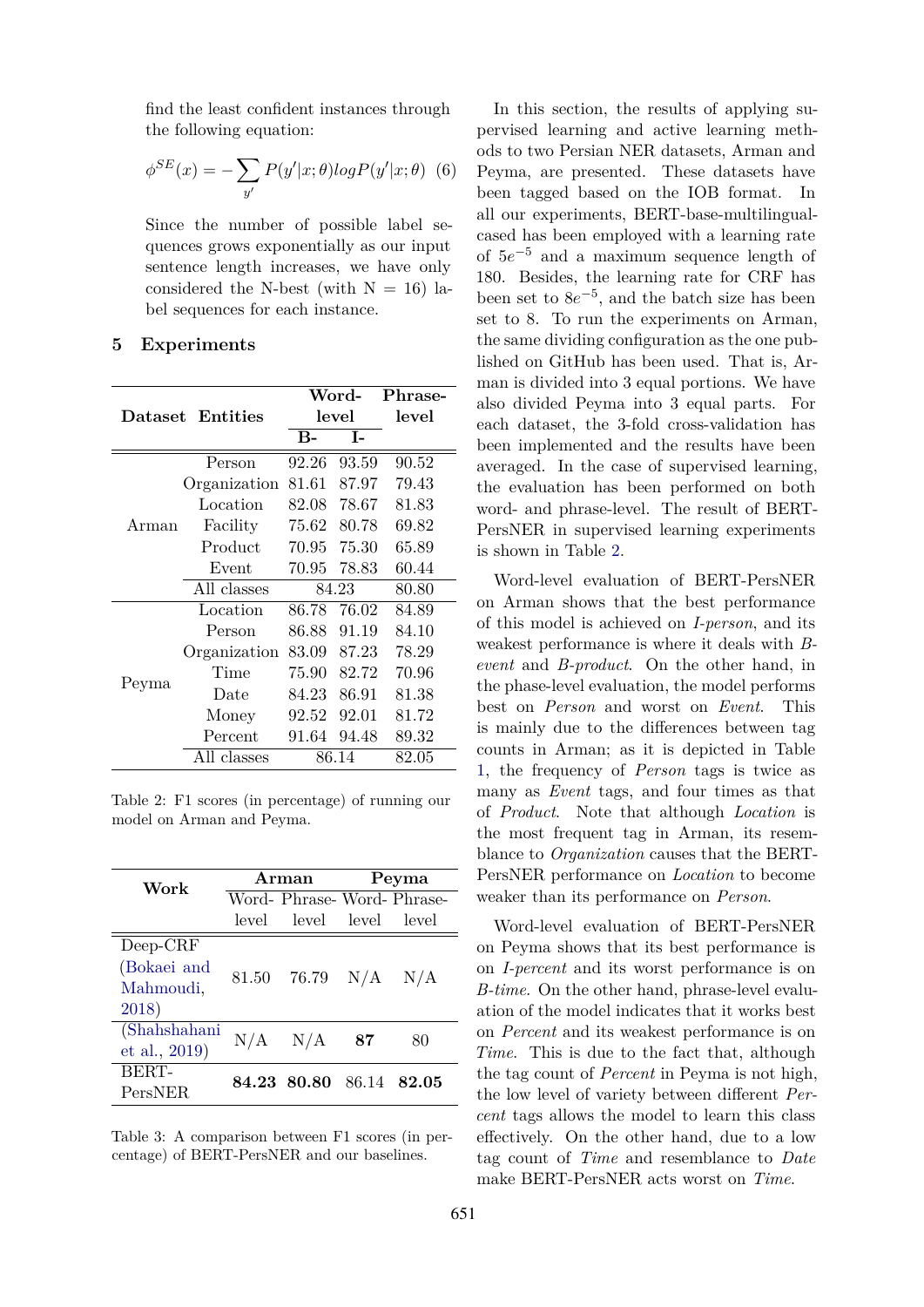<span id="page-5-2"></span>

| Arman | Dataset Selection Strategy | Percent of training data |       |       |                                     |                         |                   |       |       |       |
|-------|----------------------------|--------------------------|-------|-------|-------------------------------------|-------------------------|-------------------|-------|-------|-------|
|       |                            | 10                       | 20    | 30    | 40                                  | 50                      | 60                | 70    | 80    | 90    |
|       | <b>NLC</b>                 | 70.40                    | 75.75 |       | 77.62 79.19                         | 79.68                   | 80.67             | 81.34 | 81.52 | 81.64 |
|       | М                          | 68.91                    | 73.61 | 76.17 | 76.89                               |                         | 77.85 79.16 79.21 |       | 79.90 | 80.45 |
|       | <b>SE</b>                  | 71.84                    |       |       | 75.85 77.07 77.98 78.74 79.27 79.67 |                         |                   |       | 80.28 | 81.23 |
|       | <b>RAND</b>                | 65.89                    | 72.82 |       | 75.84 77.11 77.44 78.18 79.20       |                         |                   |       | 80.95 | 81.30 |
| Peyma | <b>NLC</b>                 | 75.60                    | 79.61 |       | 81.16 82.00                         | 82.69                   | 83.09 83.03       |       | 83.21 | 83.22 |
|       | М                          | 72.68                    | 76.52 |       | 79.65 80.56 81.59                   |                         | 82.08 82.62       |       | 82.83 | 82.88 |
|       | <b>SE</b>                  | 72.46                    | 78.14 | 80.05 |                                     | 80.79 81.53 82.03 82.34 |                   |       | 82.92 | 83.15 |
|       | <b>RAND</b>                | 72.26                    | 77.35 |       | 79.13 80.46 81.09                   |                         | 81.44 81.95       |       | 82.40 | 82.78 |

Table 4: A comparison between F1 scores (in percentage) of different selection strategies in active learning.

<span id="page-5-0"></span>

Figure 2: BERT-PersNER performance on Arman, using different selection strategies

Table [3](#page-4-2) shows BERT-PersNER performance against two recent studies ([Shahshahani et al.,](#page-7-2) [2019;](#page-7-2) [Bokaei and Mahmoudi,](#page-6-7) [2018](#page-6-7)). As it is observed, our proposed model outperforms the baselines on Arman. More precisely, wordlevel evaluation, BERT-PersNER improved Deep-CRF by 2.73%. Furthermore, in phraselevel evaluation, it enhanced the results of the baseline by 4.01%.

As it is shown in [3](#page-4-2), a word-level evaluation of BERT-PersNER performance on Peyma against that of [\(Shahshahani et al.,](#page-7-2) [2019](#page-7-2)) did not result in any improvement. However, in a phrase-level evaluation, it has improved the result of baseline by 2.05% of F1 score.

In all our active learning experiments, the evaluation of BERT-PersNER has been performed in word-level. Since a gradual increase of data on its own can improve the model performance, in addition to the previously mentioned selection strategies, we have used a random selection strategy as our baseline. Here,

<span id="page-5-1"></span>

Figure 3: BERT-PersNER performance on Peyma, using different selection strategies

too, a three-fold cross validation has been employed and the final results have been averaged over the three-fold. In each iteration, the chosen selection strategy takes 10% of the remaining unlabeled data from the pool and adds it to the training dataset. That is about 507 and 546 sentences of Arman and Peyma, respectively.

As it can be observed in Figures [2](#page-5-0) and [3](#page-5-1), reflecting the results of Table [4](#page-5-2), NLC has outperformed its counterparts. We think this is due to the fact that it elects the instances based on their very best label sequence, whereas other strategies also take other slightly weaker instances into consideration (e.g., the second best label sequence is used in Margin). As it is shown in Figure [2](#page-5-0), on average, the performance of SE, M, and RAND on Arman has been respectively weaker than that of RAND. On Peyma (cf. Figure [3](#page-5-1)), again, RAND has been the weakest of all; but there has not been any clear superior between SE or M.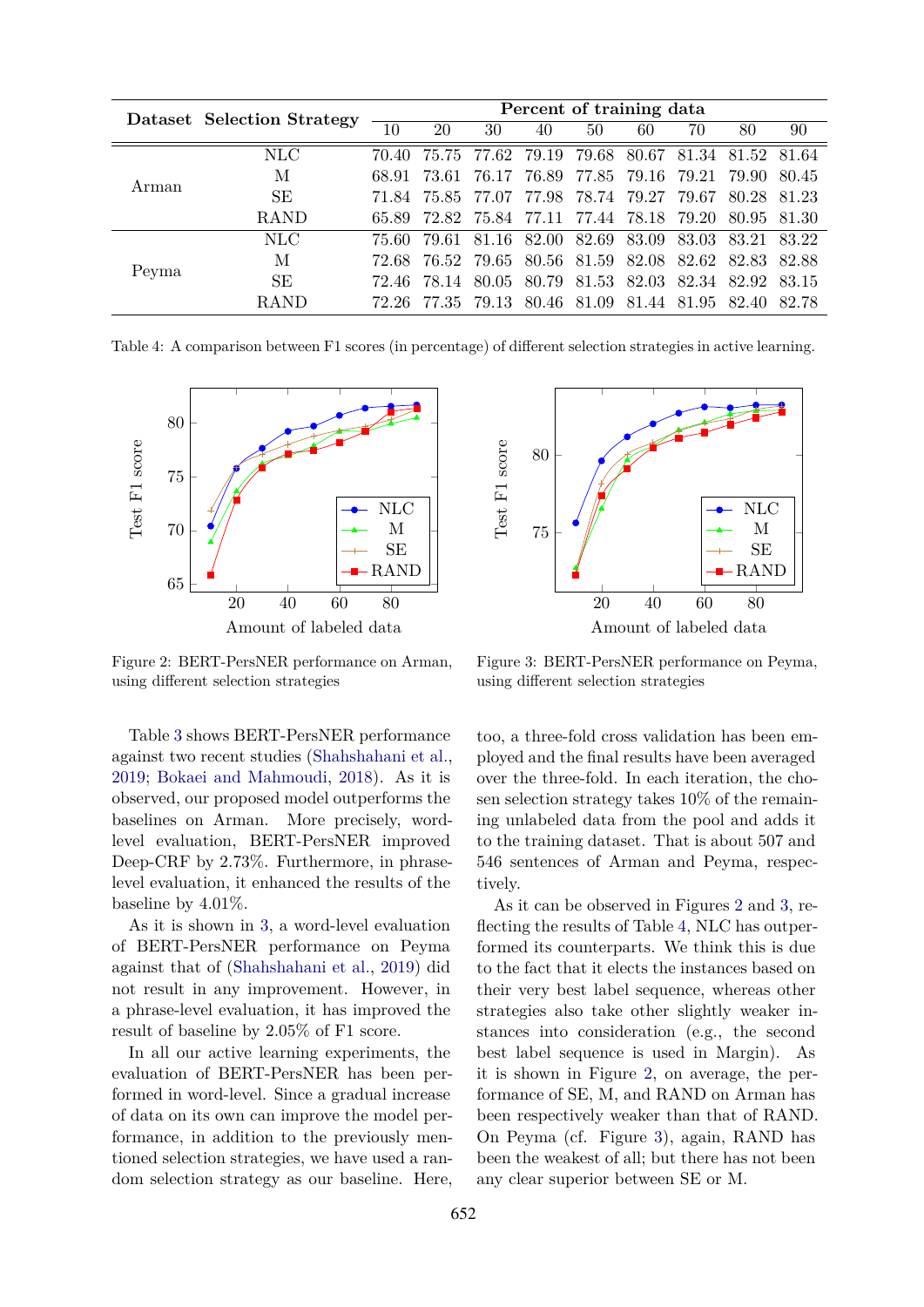As it can also be seen in the mentioned Figures, in the earlier stages of active learning, the gradient is much higher than its later stages, which is an indication of selecting much more informative instances in those earlier stages.

Using only 30% of Arman, NLC achieved 92.15% performance of supervised learning. On the other hand, in the case of Peyma, using 20% of data, NLC reached 92.41% performance of the supervised learning approach. Therefore, by using more informative instances, we can reach a performance compatible with that of supervised learning with much less required data. This data saving is particularly critical in the case of low-recourse languages such as Persian.

# <span id="page-6-2"></span>**6 Conclusion**

We fine-tuned the pre-trained BERT model for the task of Named Entity Recognition in Persian, which is regarded as a low-resource language. We employed both transfer learning and active learning methods to develop a new model called BERT-PersNER for Persian NER. The new model was evaluated on two Persian NER datasets, which are called Arman and Peyma. We first evaluated BERT-PersNER in a supervised approach, which was done on both word- and phrase-level. Our new model outperformed two previous studies in Persian NER by 2.05%, 2.73%, and 4.01% F1 scores, in phrase-level on Peyma, in wordlevel on Arman, and in phrase-level on Arman, respectively. In the word-level evaluation on Peyma, however, the performance of BERT-PersNER was lower than the best available related work by 0.86% F1 score.

BERT-PersNER was evaluated word-level using the active learning approach with four different selection strategies. As our main contribution, it was shown that using only 30% of Arman, we can achieve 92.15% performance of the supervised learning method. It was also shown that using only 20% of Peyma, we can reach 92.41% performance of the supervised learning case. To the best of our knowledge, the application of active learning in Persian NER is the very first effort in this respect. As our future work, we intend to investigate the impact of other selection strategies on BERT-PersNER. We also plan to evaluate the pro-

posed approach using other newly published pre-trained models.

#### **References**

- <span id="page-6-7"></span>Mohammad Hadi Bokaei and Maryam Mahmoudi. 2018. [Improved deep persian named entity](https://doi.org/10.1109/ISTEL.2018.8661067) [recognition](https://doi.org/10.1109/ISTEL.2018.8661067). In *2018 9th International Symposium on Telecommunications (IST)*.
- <span id="page-6-9"></span>Yukun Chen, Thomas Lasko, Qiaozhu Mei, Joshua Denny, and Hua Xu. 2015. [A study of active](https://doi.org/https://doi.org/10.1016/j.jbi.2015.09.010) [learning methods for named entity recognition](https://doi.org/https://doi.org/10.1016/j.jbi.2015.09.010) [in clinical text](https://doi.org/https://doi.org/10.1016/j.jbi.2015.09.010). *Journal of Biomedical Informatics*.
- <span id="page-6-1"></span>Jacob Devlin, Ming-Wei Chang, Kenton Lee, and Kristina Toutanova. 2019. [BERT: Pre-training](https://doi.org/10.18653/v1/N19-1423) [of deep bidirectional transformers for language](https://doi.org/10.18653/v1/N19-1423) [understanding](https://doi.org/10.18653/v1/N19-1423). In *Proceedings of the 2019 Conference of the North American Chapter of the Association for Computational Linguistics: Human Language Technologies, Volume 1 (Long and Short Papers)*. Association for Computational Linguistics.
- <span id="page-6-8"></span>John Lafferty, Andrew McCallum, and Fernando Pereira. 2001. [Conditional random fields: Prob](https://dl.acm.org/doi/10.5555/645530.655813)[abilistic models for segmenting and labeling se](https://dl.acm.org/doi/10.5555/645530.655813)[quence data.](https://dl.acm.org/doi/10.5555/645530.655813) In *Proceedings of the Eighteenth International Conference on Machine Learning*. Morgan Kaufmann Publishers Inc.
- <span id="page-6-5"></span>Guillaume Lample, Miguel Ballesteros, Sandeep Subramanian, Kazuya Kawakami, and Chris Dyer. 2016. [Neural architectures for named en](https://doi.org/10.18653/v1/N16-1030)[tity recognition](https://doi.org/10.18653/v1/N16-1030). In *Proceedings of the 2016 Conference of the North American Chapter of the Association for Computational Linguistics: Human Language Technologies*. Association for Computational Linguistics.
- <span id="page-6-10"></span>David Lewis and William Gale. 1994. [A sequential](https://doi.org/10.1007/978-1-4471-2099-5_1) [algorithm for training text classifiers.](https://doi.org/10.1007/978-1-4471-2099-5_1) In *Proceedings of the 17th Annual International ACM SIGIR Conference on Research and Development in Information Retrieval*. Springer-Verlag.
- <span id="page-6-3"></span>Jing Li, Aixin Sun, Jianglei Han, and Chenliang Li. 2020. [A survey on deep learning for named en](https://doi.org/10.1109/TKDE.2020.2981314)[tity recognition](https://doi.org/10.1109/TKDE.2020.2981314). *IEEE Transactions on Knowledge and Data Engineering*.
- <span id="page-6-4"></span>Tomas Mikolov, Kai Chen, Greg Corrado, and Jeffrey Dean. 2013. [Efficient estimation of word](https://arxiv.org/abs/1301.3781) [representations in vector space.](https://arxiv.org/abs/1301.3781) *arXiv preprint arXiv:1301.3781*.
- <span id="page-6-0"></span>Sinno Jialin Pan and Qiang Yang. 2010. [A survey](https://doi.org/10.1109/TKDE.2009.191) [on transfer learning](https://doi.org/10.1109/TKDE.2009.191). *IEEE Educational Activities Department*.
- <span id="page-6-6"></span>Jeffrey Pennington, Richard Socher, and Christopher Manning. 2014. [GloVe: Global vectors](https://doi.org/10.3115/v1/D14-1162)